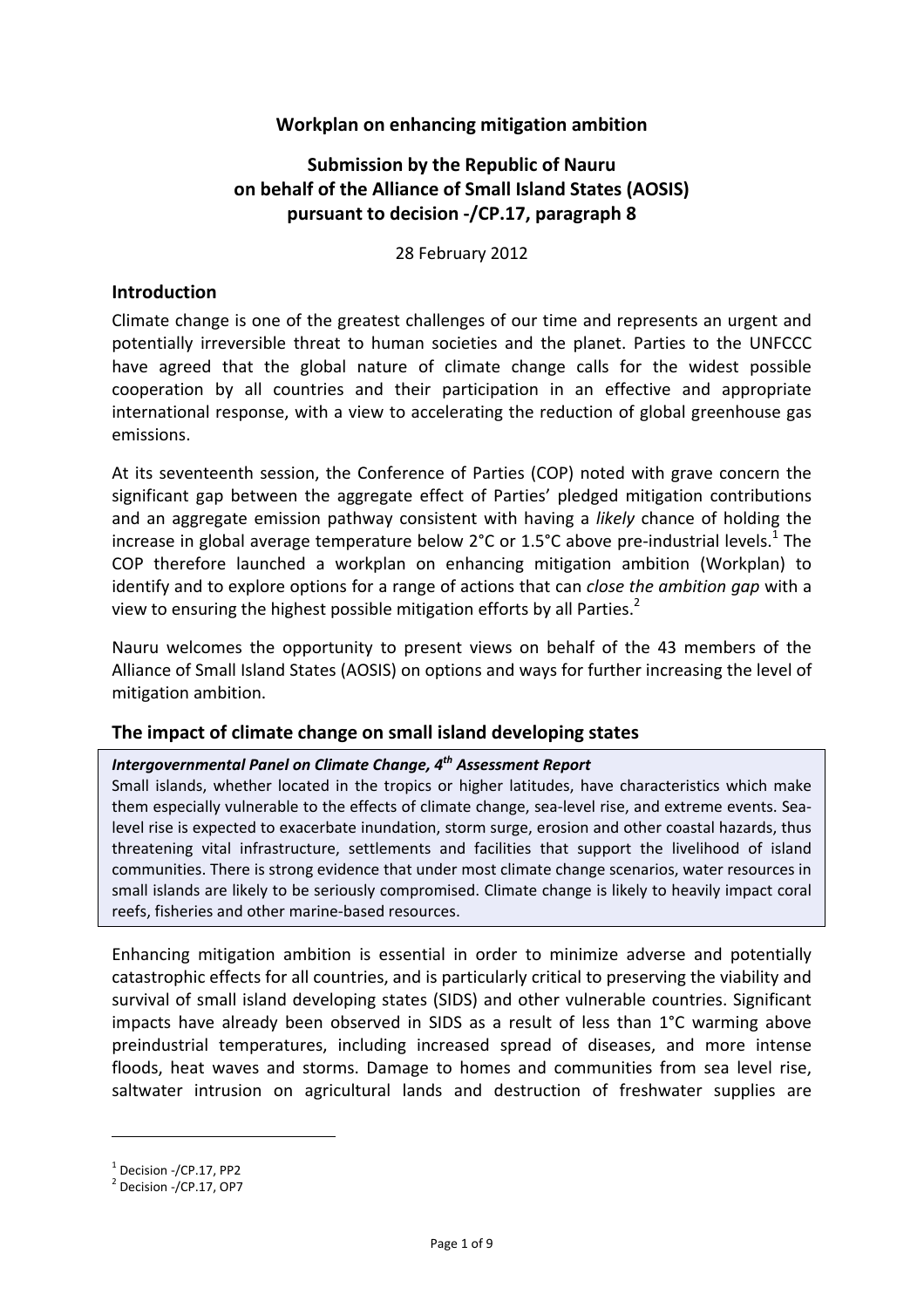occurring in many SIDS. Kiribati and the Maldives have already lost some of their islands to rising waters, and land loss has been reported in other Pacific Island countries and the Caribbean. Shoreline erosion and flooding has caused major damage to roads, public utilities and households, and saltwater damage to agricultural crops and the freshwater lens has caused severe food and fresh water shortages in a number of low‐lying islands.

Millions of the world's inhabitants, particularly in SIDS and other coastal communities, depend on the health of coral reefs and related ecosystems as a primary source of food and income, and for protection from storms, tsunamis and coastal erosion. Thermal stress has caused unprecedented widespread coral bleaching since the 1970s. Rising  $CO<sub>2</sub>$  levels is causing ocean acidification and poses another serious threat to coral reefs. It has been estimated that corals around the world will stop growing at an atmospheric  $CO<sub>2</sub>$ concentration above 450ppm and start dissolving above 550ppm. A safe concentration for corals would likely be far below 450ppm.

The adoption of a mitigation pathway and aggregate mitigation effort consistent with a limitation of global average surface temperature increases to well below 1.5°C cannot eliminate sea level rise, but it can reduce the rate of rise significantly, providing a greater opportunity for coastal ecosystems and atolls to adapt naturally. Nor can these temperature thresholds guarantee the survival of coral reefs, but they would significantly reduce the risk of complete loss of coral reefs and reduce the frequency and intensity of bleaching, providing greater opportunities for the reefs to adapt to warmer conditions. In sum, while a limit on warming of well below 1.5°C would reduce the likelihood of the most devastating impacts, it would still present serious challenges to ecosystems and human habitation in SIDS and other vulnerable communities worldwide.

### **The ambition gap**

Countries representing over 80% of the world's emissions first put forward mitigation pledges at or soon after COP15 in Copenhagen. These pledges have remained largely unchanged, despite several scientific assessments drawing attention to their inadequacy and the need to increase ambition to meet the below 2°C global goal, **or the stated goal of over 100 countries including AOSIS of well below 1.5°C**. Among these scientific assessments is the recent UNEP "Bridging the Emissions Gap" report, $3$  which concluded that there is a large gap between the level of reductions that might be provided by current pledges and the reductions needed if warming is likely to remain below 2°C or well below 1.5°C. For warming to be likely to remain below 2°C, the UNEP report states that global emissions, which were at 48 GtCO<sub>2</sub>e, would need to peak and decline rapidly to approximately 44 GtCO<sub>2</sub>e by 2020. However, with global emissions still growing and projected to reach approximately 56 GtCO<sub>2</sub>e along a business-as-usual path by 2020, reaching this goal will require approximately 12  $GtCO<sub>2</sub>e$  of reductions in 2020.

In contrast with this scientifically determined mitigation requirement of 12 GtCO<sub>2</sub>e, the UNEP report concludes that only 6 GtCO<sub>2</sub>e of reductions would be achieved in the best case scenario based on current pledges, and as little as 2 GtCO<sub>2</sub>e of reductions in less optimistic

 $3$  See "Bridging the Emissions Gap", UNEP, November 2011. Available online at: www.unep.org/publications/ebooks/ bridgingemissionsgap/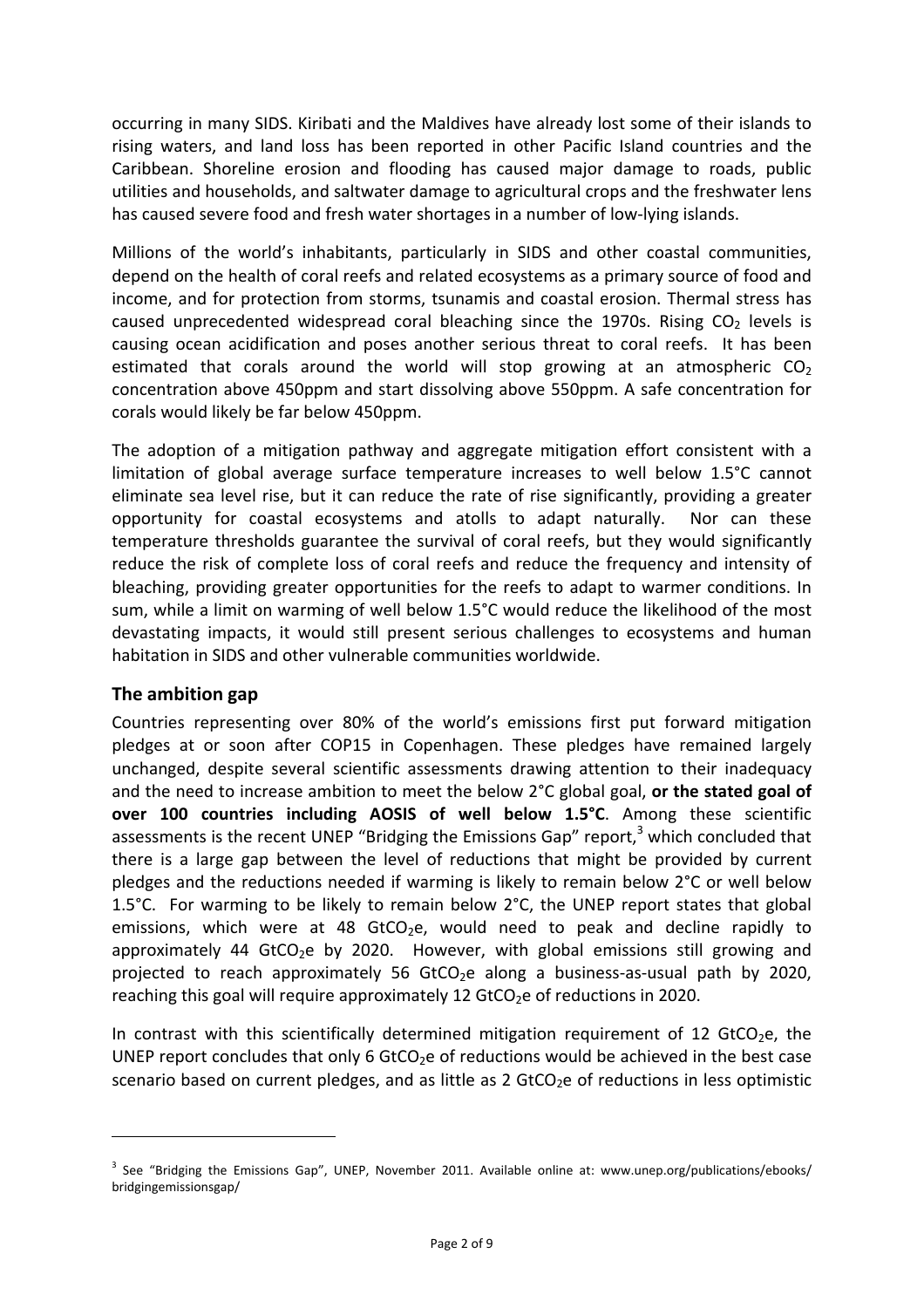scenarios. $4$  Two main factors determine whether the higher or lower of these figures is met: (1) whether Parties elect to implement their higher "conditional" or their lower "unconditional" pledges, and (2) whether the loopholes available to Annex I countries, such as the use of surplus AAUs and lenient LULUCF accounting rules, are effectively eliminated. The UNEP report further notes that there are additional loopholes that the study does not account for, including double counting offsets and non‐additional offsets, that would further weaken the impact of the pledged reductions. Ultimately, the UNEP report concluded that the Copenhagen pledges would put the world on a path toward 2.5°C to 5°C of warming by the end of the century; significantly above the agreed global temperature goal.

If emissions are not reduced in line with scientific requirements in the near-term, it would be extraordinarily difficult or impossible to compensate later on. In other words, the chance to achieve the below 2°C and well below 1.5°C goals may be irrevocably lost even before 2020. First, there are positive feedbacks within the climate system (for example, methane release from warming permafrost and from the Arctic continental shelf, and biogenic carbon releases from forest dieback) that, if triggered, could render human efforts to reduce anthropogenic greenhouse gas emissions irrelevant. Second, the steady increase in carbon‐emitting infrastructure creates a large financial and political momentum behind a high emission pathway.

The International Energy Agency (IEA) concluded in their "2011 World Energy Outlook" that there is little scope for delaying action to move onto a 450ppm emissions trajectory without having to take the costly and politically difficult steps of retiring energy-related capital stock early. **It is important to note that a 450ppm scenario in their assessment** *would not* **be sufficient to provide a likely chance of holding the increase in global average temperature to below 2°C, let alone well below 1.5°C.**<sup>5</sup> According to the IEA, 80% of the cumulative CO<sub>2</sub> emitted worldwide between 2009 and 2035 is already "locked-in" by capital stock that either exists now or is under construction and will still be operational by 2035. If internationally coordinated action is not taken *by 2017*, the IEA projects that all permissible emissions in the 450ppm scenario would come from the infrastructure then existing, so that all new infrastructure from 2017 until 2035 would need to be zero-carbon, or emitting infrastructure would need to be retired before the end of its economic lifetime to make room for new investments.<sup>6</sup>

The UNEP and IEA reports, along with many others appearing in the scientific literature, underscore the urgent need for countries to increase their efforts to immediately reduce greenhouse gas emissions. **Failure to do so would be catastrophic for all countries and particularly for SIDS and other vulnerable countries and communities around the world.**

 $4$  Note, these results are updated from UNEP's earlier "The Emissions Gap Report" (2010), and present an even more pessimistic picture of the inadequacy of the pledges relative to a 2°C pathway.<br><sup>5</sup> The IEA estimates that an atmospheric concentration of 450ppm would provide only a 50/50 chance limiting average

global temperature rise to below 2 degrees. UNEP estimated that a much lower 415ppm is consistent with a *likely* chance (greater than 66%) of limiting temperature rise to below 2 degrees.<br><sup>6</sup> International Energy Agency, "World Energy Outlook 2011", November 2011. Available for purchase online at:

http://www.iea.org/w/bookshop/add.aspx?id=428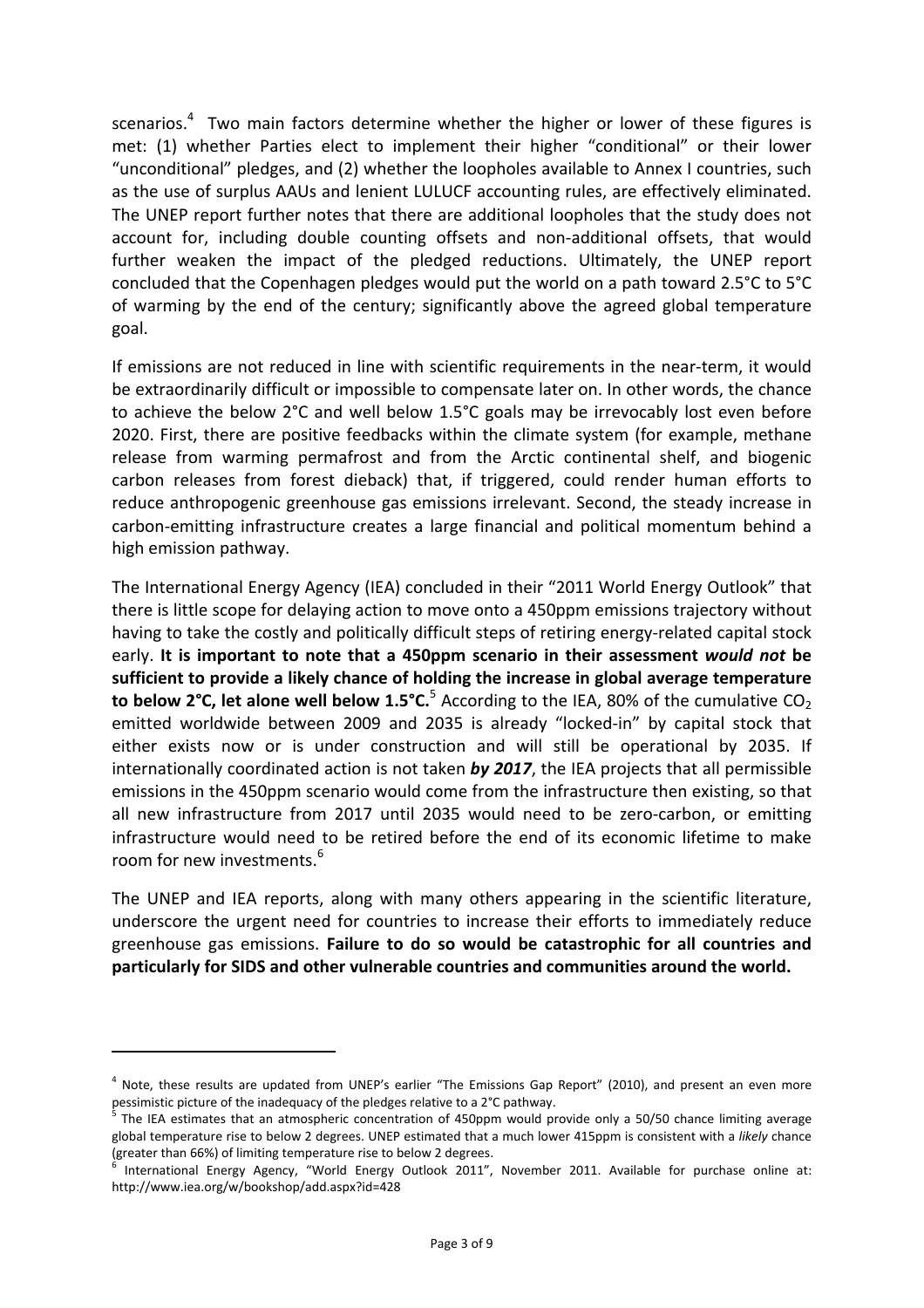### **Further mitigation potential exists to close the gap**

Importantly, however, the UNEP report emphasized that the overwhelming conclusion of global mitigation scenarios is that a wide portfolio of technically and economically viable measures can be taken to close the gap. The ambition gap can be immediately narrowed by resolving some issues regarding the current pledges, which include:

- Implementing the more ambitious "conditional" pledges (potential reduction of 2-3  $GtCO<sub>2</sub>e$ ).
- Minimizing the use of "lenient Land Use, Land Use Change and Forestry (LULUCF) credits" and surplus emission credits (potential reduction of 2-3 GtCO<sub>2</sub>e).

Additional policies and measures to enhance mitigation ambition could include, but are not limited to, the following measures: $^7$ 

- Increasing the global share of renewables in energy supply from roughly 10% at present to 15% by 2020 (potential reduction of 4 GtCO<sub>2</sub>e), or to 20% by 2020 (potential to completely close the 'ambition gap').
- Shifting the mix of fossil fuels used in energy production (potential reduction of 0.5 to  $1$  GtCO<sub>2</sub>e).
- Reducing emissions from international aviation and shipping (potential reduction of 0.3 to 0.5  $GtCO<sub>2</sub>e$ ).
- Significantly reducing subsidies for fossil fuels (potential reduction of 2 GtCO<sub>2</sub>e).
- Intensifying energy efficiency improvements offers further potential to close the gap.
- Strong action to reduce emissions from non- $CO<sub>2</sub>$  gases, such as methane and HFCs, as well as other "short-lived climate forcers", recognizing that negotiations are ongoing under the Montreal Protocol to address some non- $CO<sub>2</sub>$  gases.

### **The Workplan**

The Workplan on enhancing mitigation ambition must enable the identification and exploration of options for a range of short-term actions that can be put in place to close the ambition gap, with a view to ensuring the highest possible mitigation efforts by all Parties and the delivery of a global mitigation pathway consistent with the limitation of global temperature increases to below 2 degrees and well below 1.5 degrees above pre‐industrial levels. AOSIS proposes that the Workplan should also help to facilitate a shared understanding of how Parties can overcome the challenges at the national level that are preventing the development, adoption and implementation of more ambitious economywide emission reduction targets by developed countries and NAMAs by developing countries. In addition, Parties that have not yet submitted targets or NAMAs should be encouraged to do so in the context of the Workplan.

 $^7$  Potential reductions are drawn from the UNEP "Bridging the Emissions Gap" report (2011); "Joint Report by IEA, OPEC, OECD and World Bank on fossil fuel and other energy subsidies" (2010); and the IPCC "Special Report on Renewable Energy Sources" (2011).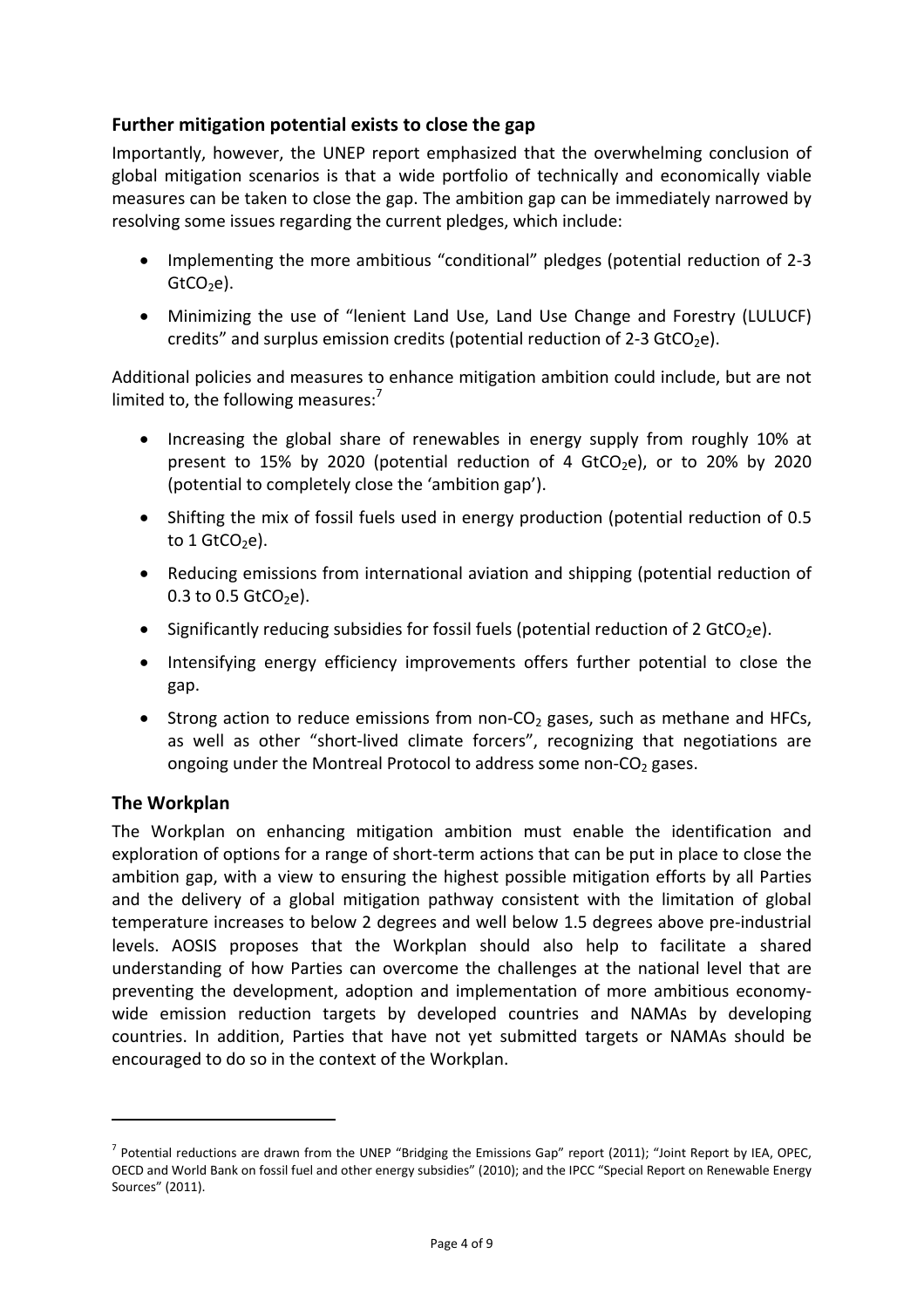Workplan activities in 2012 should include a series of in‐session workshops, submissions, and discussions **that culminate at COP18 with the adoption of more ambitious economy‐ wide emission reduction targets by developed countries and NAMAs by developing countries, including QELROs for Annex I Kyoto Protocol Parties as unconditional legally‐ binding, economy‐wide emission reduction commitments and comparable commitments for Annex I non‐Kyoto Protocol Parties, that close the ambition gap, along with mechanisms for ensuring the appropriate scope and scale of financial resources, technology transfer and capacity building for NAMAs***.*

The Workplan discussions should recall developed country Partiesí commitment under Article 4.2 of the Convention to adopt mitigation policies and measures that demonstrate they are taking the lead in modifying longer‐term trends in anthropogenic emissions consistent with the objective of the Convention.

The Workplan should provide meaningful avenues for engagement by observer states, intergovernmental organisations and members of civil society, particularly those with a specific or sectoral focus on greenhouse gas emissions at a significant scale, and those responsible for implementation at a regional, sub‐national, or local level.

### *In‐session workshop on enhancing mitigation ambition and means of implementation Bonn, 14‐25 May 2012*

An in‐session workshop on enhancing mitigation ambition is scheduled for the first negotiating session of 2012, separate and apart from the in‐session workshops on the clarification of assumptions and conditions associated with the existing pledges ‐‐ agreed under a separate Durban decision.

Part 1 of the workshop should include presentations by international experts and research institutes on the results of relevant technical analyses regarding the size of the ambition gap, scale of emission reductions to be achieved by the current pledges by Annex I Parties and Non‐Annex I Parties, separately and collectively, and their relative contributions to closing the gap. This should be followed by presentations on options and ways that may be identified to close this gap. In organizing this workshop, the secretariat should ensure a balanced geographical participation of experts and organizations.

In AOSIS's view, it would be appropriate to invite, among others, representatives of:

- UNEP on the ambition gap and the scale of Annex I and Non‐Annex efforts to close it;
- the IPCC and FAO on potential climate change impacts from temperature increases projected from current aggregated mitigation pledges;
- the International Energy Agency (IEA);
- the IPCC, REN-21 and IRENA on findings of the IPCC's Special Report on Renewable Energy (SRREN) and REN‐21ís Renewables Global Status Report (GSR 2011); and
- ICAO and IMO on existing and potential mitigation measures for the international shipping and aviation sectors that will help close the ambition gap.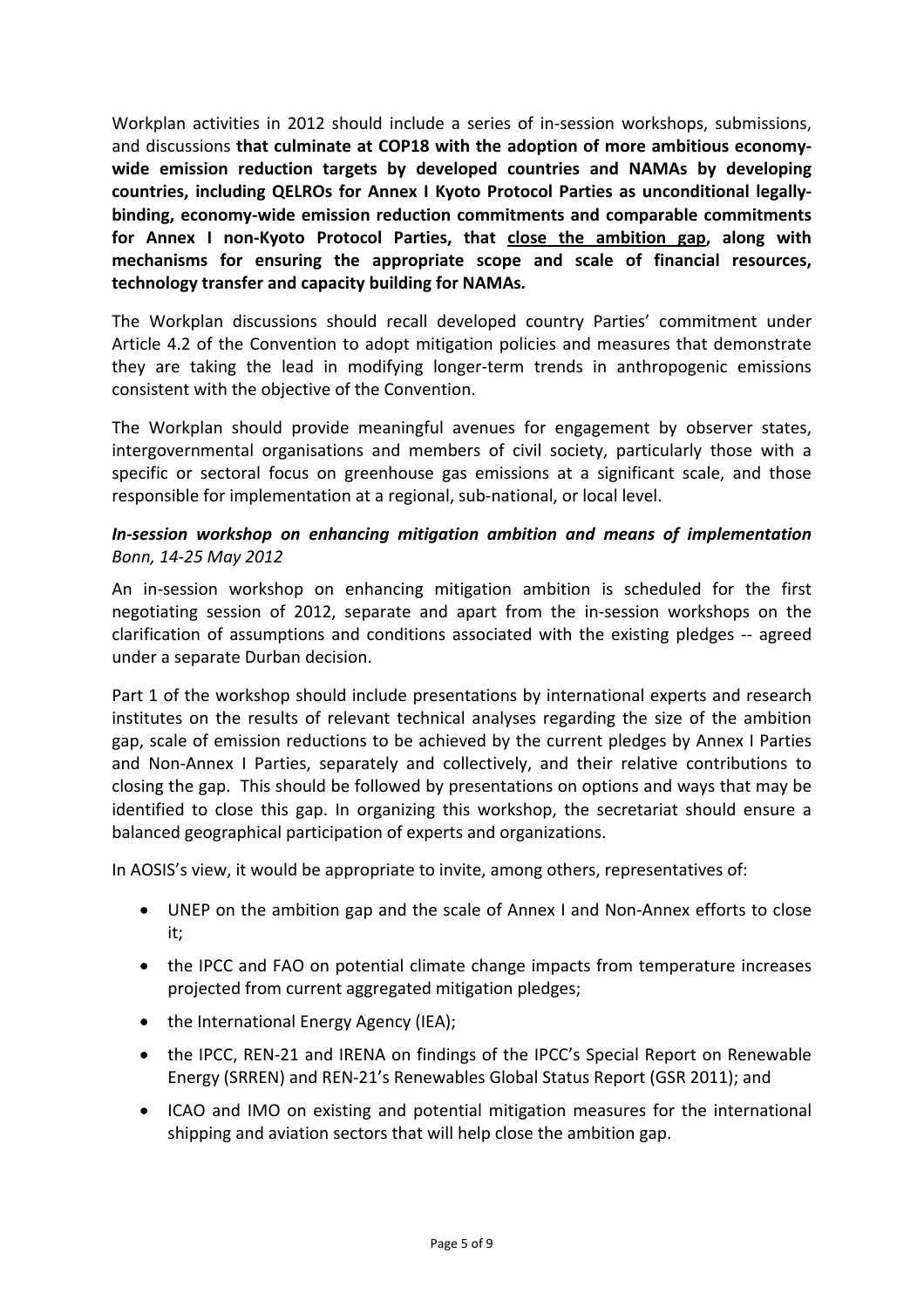For Part 2 of the workshop, Annex I Parties should be invited to make presentations based on their national circumstances regarding the following:

- 1. Domestic policies and measures that would enable them to raise the level of ambition of their current economy‐wide emission reduction targets and pledges and/or overperform on existing targets, including (a) increasing the share of energy derived from renewable sources, (b) increasing energy efficiency, (c) reducing subsidies for fossil fuel, (d) accelerating the retirement of fossil fuel intensive infrastructure, (e) shifting the mix of fossil fuels used in energy production, and (f) other policies and measures identified by Parties;
- 2. The emission reduction potential of such policies and measures, including their aggregate contribution toward closing the ambition gap (in  $G_2e$ ); and
- 3. The financial, technological, legal and other constraints preventing the adoption of such policies and measures.

Non‐Annex I Parties, observer states, intergovernmental organisations, and members of civil society, particularly those with a specific or sectoral focus on greenhouse gas emissions at a significant scale, should also be provided the opportunity to make presentations related to raising the level of ambition of Annex I economy-wide emission reduction targets.

For Part 3 of the workshop, Non‐Annex I Parties should be invited to make presentations based on their national circumstances regarding the following:

- 1. The means of implementation required, including finance, technology and capacity building, that would enable individual Parties to develop and implement new, more ambitious NAMAs and/or overperform on existing NAMAs;
- 2. Domestic policies and measures that would comprise such NAMAs, which may include as appropriate (a) increasing the share of energy derived from renewable sources, (b) increasing energy efficiency, (c) reducing subsidies for fossil fuel, (d) accelerating the retirement of fossil fuel intensive infrastructure, (e) shifting the mix of fossil fuels used in energy production, and (f) other policies and measures identified by Parties;
- 3. The emissions reduction potential of such NAMAs (in  $G_2$ ), including their aggregate contribution toward closing the ambition gap;
- 4. Any other constrains preventing the adoption of such NAMAs.

Annex I Parties, observer states, intergovernmental organisations, and members of civil society, particularly those with a specific or sectoral focus on greenhouse gas emissions at a significant scale, should also be provided the opportunity to make presentations related to raising the level of ambition of Non‐Annex I NAMAs.

For Part 4 of the workshop, Annex I Parties should be invited to make presentations regarding the potential scale and nature of financial resources, transfer of technology and capacity building to be made available by Annex I Parties for enabling NAMAs, as well as the current challenges and constraints related to the provision of such means of implementation.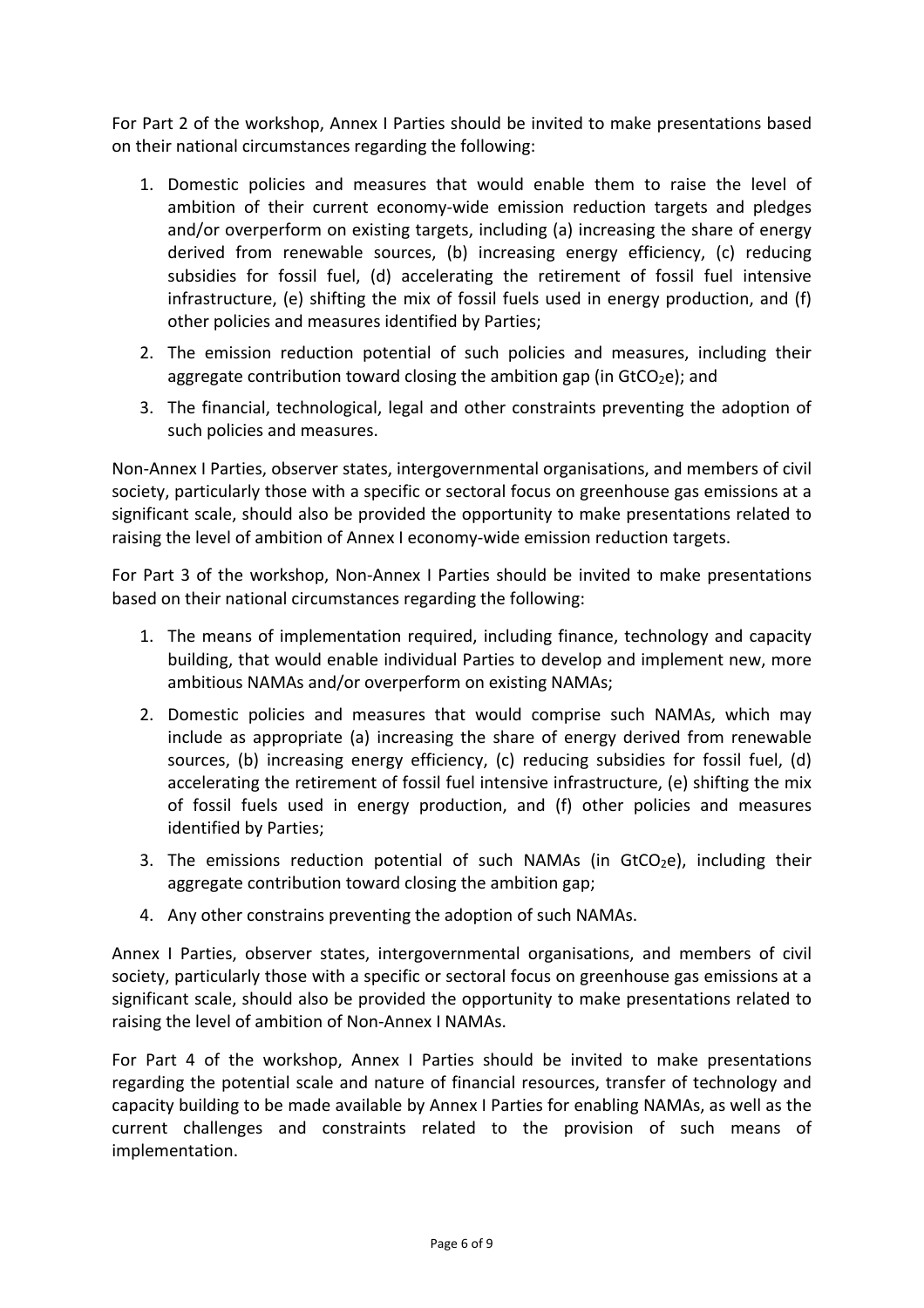The in-session workshop should include time for questions and answers. The workshop should seek to identify and narrow the options and range of actions that can close the ambition gap with a view to ensuring the highest possible mitigation efforts by all Parties. The secretariat should be requested to prepare a synthesis report on the workshop after its completion.

### *Submissions by Parties to further elaborate on opportunities to enhance existing mitigation ambition and means of implementation 16 July 2012*

Parties, observer states, intergovernmental organisations, and members of civil society should be invited to elaborate in submissions on the information presented at the May in‐ session workshop, as well as respond to the synthesis report of the Secretariat. These submissions should be compiled by the Secretariat and posted on the UNFCCC website.

### *Ministerial conference on enhancing mitigation ambition and means of implementation New York, September 2012*

A ministerial conference should be convened in the margins of the sixty‐seventh session of the United Nations General Assembly to provide a forum for high‐level representatives of Annex I and Non‐Annex I Parties to consider new, more ambitious economy‐wide emission reduction targets and NAMAs respectively, and provision by Annex I Parties of financial resources, technology transfer and capacity building for NAMAs. Discussions should focus on the new economy‐wide emission reduction targets and NAMAs Parties are prepared to consider, as well as any challenges or constraints to their development, adoption and implementation.

### *High‐level engagement on enhancing mitigation ambition and means of implementation as necessary*

Drawing upon the in‐session workshops and relevant work in other forums, AOSIS proposes further high-level engagement as needed to consider and take decisive action to increase mitigation ambition. Discussions should focus on more ambitious targets and NAMAs, as well as any challenges or constraints to their development, adoption and implementation.

## *In‐session workshop and negotiations on enhancing mitigation ambition and means of implementation*

*location TBD, October 2012*

A second workshop at an October session should be organized for Annex I and Non‐Annex I Parties to consider the synthesis report of the first in‐session workshop and results of the Ministerial Conference with the aim of narrowing down the options of Parties to enhance the mitigation ambition of their targets and NAMAs. The workshop should be followed immediately by negotiations during the October session towards an outcome at COP18.

#### *Ministerial Pre‐COP*

#### *Seoul, November 2012*

Drawing on the results of the second in‐session workshop, the Ministerial Pre‐COP should provide Annex I and Non‐Annex I Parties the opportunity to further propose more ambitious economy‐wide emission reduction targets, pledges and NAMAs.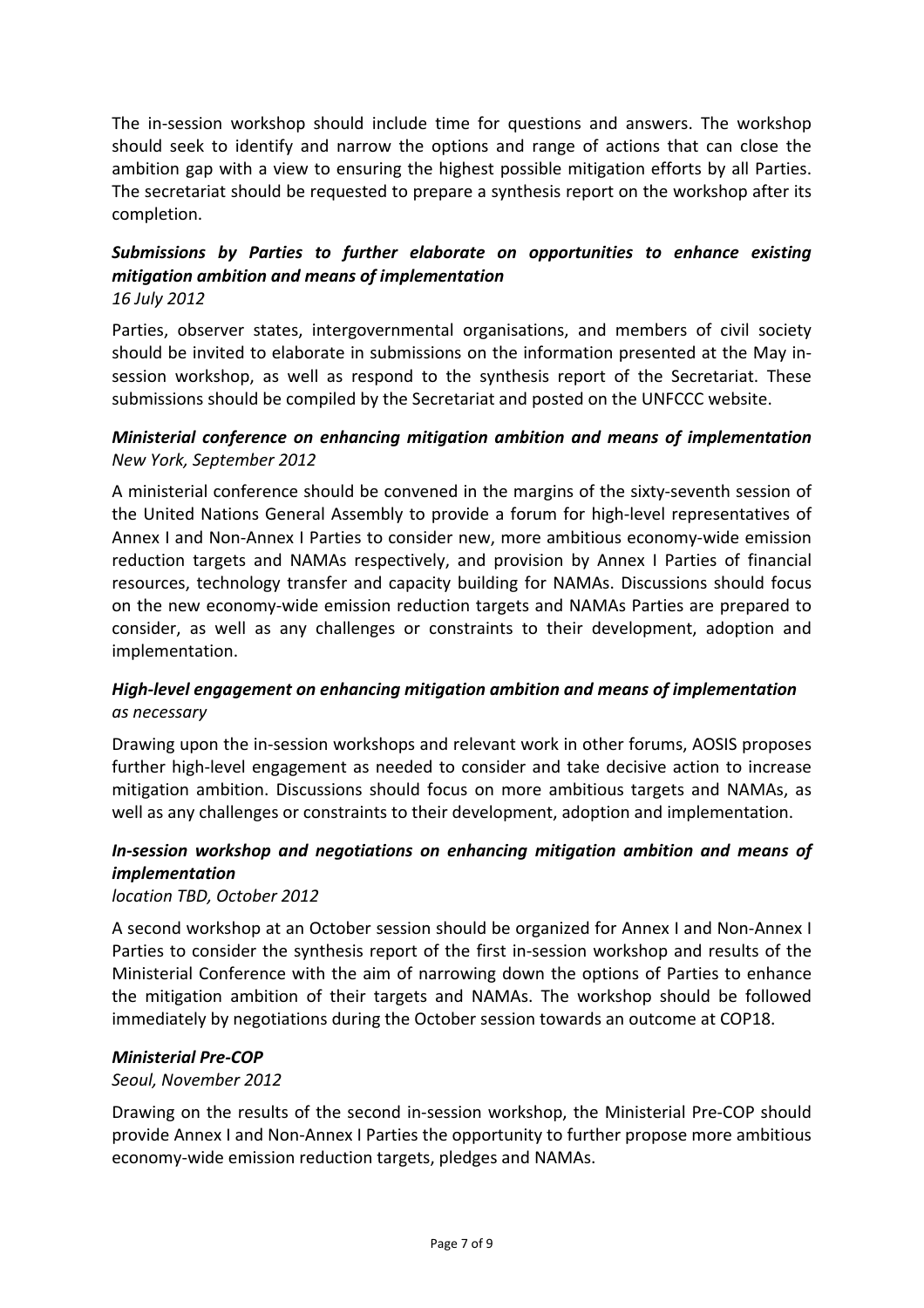### *COP18*

#### *Doha, November 2012*

Annex I and Non-Annex I Parties should adopt new, more ambitious economy-wide emission reduction targets and NAMAs respectively, including QELROs for Annex I Kyoto Protocol Parties as unconditional, legally‐binding, economy‐wide emission reduction commitments and comparable commitments for Annex I non‐Kyoto Protocol Parties.

### **The Workplan in 2013 and beyond**

A similar series of submissions, workshops, and discussions is likely to be needed beyond 2012 to continue to identify ways to ramp up mitigation ambition quickly and cost effectively and to address the challenges and constraints that continue to inhibit the development and implementation of more ambitious economy‐wide emission reduction targets and NAMAs. The Workplan should continue in a progressive and iterative approach, with a view to enhancing mutual confidence and creating an upward spiral of mitigation ambition.